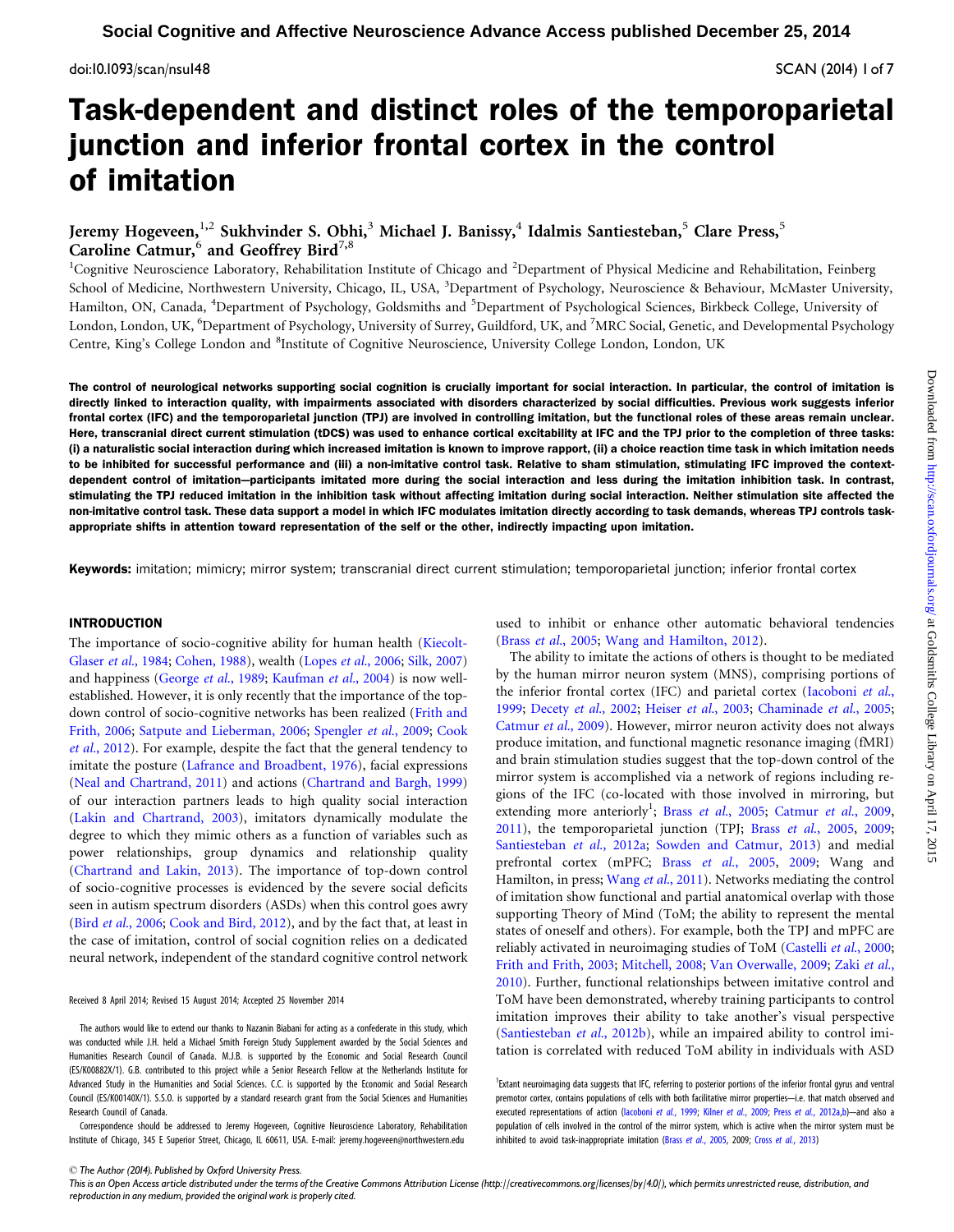<span id="page-1-0"></span>

Fig. 1 (A) Final frames of each trial in the imitation inhibition and inhibitory control tasks as well as the baseline condition. Note: Font size of the numerical cues is exaggerated for display purposes. Participants were instructed to respond with an index finger lift in response to the presentation of a 1 and a middle finger lift in response to presentation of a 2. (B) During the social interaction the confederate repeatedly touched her face. The degree of imitative behavior exhibited by the participant was analyzed as a function of brain stimulation.

[\(Spengler](#page-6-0) et al., 2010a) and in patients with lesions to mPFC or TPJ [\(Spengler](#page-6-0) et al., 2010b).

Findings such as these have prompted the suggestion that the core neurocognitive function of TPJ and mPFC in the social domain is to control the degree to which the self or another is represented [\(Brass](#page-5-0) et al.[, 2005,](#page-5-0) [2009\)](#page-5-0). It is argued that when there is a task-relevant conflict between the motor plans, perspectives or knowledge of the self and the other, or when it is easy to confuse representations of the self and other (for example, when two people perform a synchronous action), then control of self and other representations is required for successful task performance. The control of self and other representations would impact upon both the degree of imitation-by either boosting the representation of another's action (increasing imitation) or one's own motor plan (decreasing imitation). Controlling self and other representations would also impact upon ToM-by governing the extent to which one's own or another's, mental state is represented and/or attended to. Therefore, the TPJ and mPFC are likely to be indirectly involved in controlling imitation through controlling the activation of self vs other representations.

In contrast to the indirect role of TPJ and mPFC, the IFC appears to be more directly involved in controlling imitation. Previously, IFC has been causally linked to both the performance of imitative acts [\(Iacoboni](#page-5-0) et al., 1999; [Heiser](#page-5-0) et al., 2003) and their inhibition [\(Brass](#page-5-0) et al.[, 2005](#page-5-0); [Catmur](#page-5-0) et al., 2009). It is our contention that, in addition to mirror neurons in IFC, a complementary set of cells act as a 'gain control' on imitation, increasing or decreasing the influence of the mirror system upon behavior (cf. [Kraskov](#page-5-0) et al., 2009; [Mukamel](#page-5-0) et al.[, 2010](#page-5-0)). Under this view, the nodes of the imitation control network perform distinct functions: TPJ and mPFC control self-other representations with an indirect impact upon imitation, while IFC has a direct impact on the degree of imitation.

To investigate the possible dissociation between direct and indirect control of the mirror system, we used anodal transcranial direct current stimulation (tDCS) to enhance cortical excitability at IFC and TPJ, two components of the imitation control network. Following stimulation, participants completed three tasks. On critical trials of the first task-referred to here as the imitation inhibition task-participants performed finger movements in response to a symbolic cue while observing finger movements which were incongruent with their response (Figure 1A). Thus, participants were required to enhance representation of their own motor intention and suppress that of the other in order to inhibit task-inappropriate imitation [\(Santiesteban](#page-6-0) et al., [2012a;](#page-6-0) [De Coster](#page-5-0) et al., 2013). On critical trials of the second task-referred to as the non-imitative inhibitory control task-participants were required to perform finger movements in response to a symbolic cue while observing a second, non-action, cue that was incongruent with their response (Figure 1A). This task therefore assessed the degree to which any effect of stimulation observed on the imitation inhibition task was domain-general or specific to the control of imitation. A third task-referred to here as the social interaction task-required participants to engage in a social interaction with a confederate who repeatedly performed a target behavior (i.e. face touching). In this context, individuals have been shown to increase the degree to which they imitate in order to promote high-quality social interaction.

Thus, the non-imitative inhibitory control task is distinguished from the two tasks requiring imitative control by the lack of an observed movement performed by another agent. The two imitative tasks are distinguished by two key factors. The first factor concerns the direction of imitative control required: the imitation inhibition task requires imitation to be down-regulated, while during the social interaction task an increased level of imitation leads to better performance. The inclusion of these tasks therefore allows task-dependent effects of stimulation to be observed. The second factor concerns the degree to which the tasks require a resolution of conflicting self- and otherrelated motor representations. This 'self-other control' requirement is central to performing the imitation inhibition task successfully as the incongruent motor plan of the other must be suppressed in order to carry out one's own motor plan. In comparison, the requirement for self-other control in the social interaction task is minimal: participants' actions are not synchronous with those of the confederate (a few seconds delay is necessary to prevent the imitative behavior from entering into conscious awareness; [Bailenson](#page-5-0) et al., 2004; [Bailenson and Yee,](#page-5-0) [2005\)](#page-5-0), and therefore there is little opportunity to confuse agency. In addition, there is no requirement for the participant to keep separate the representations of their own actions and those of the confederate in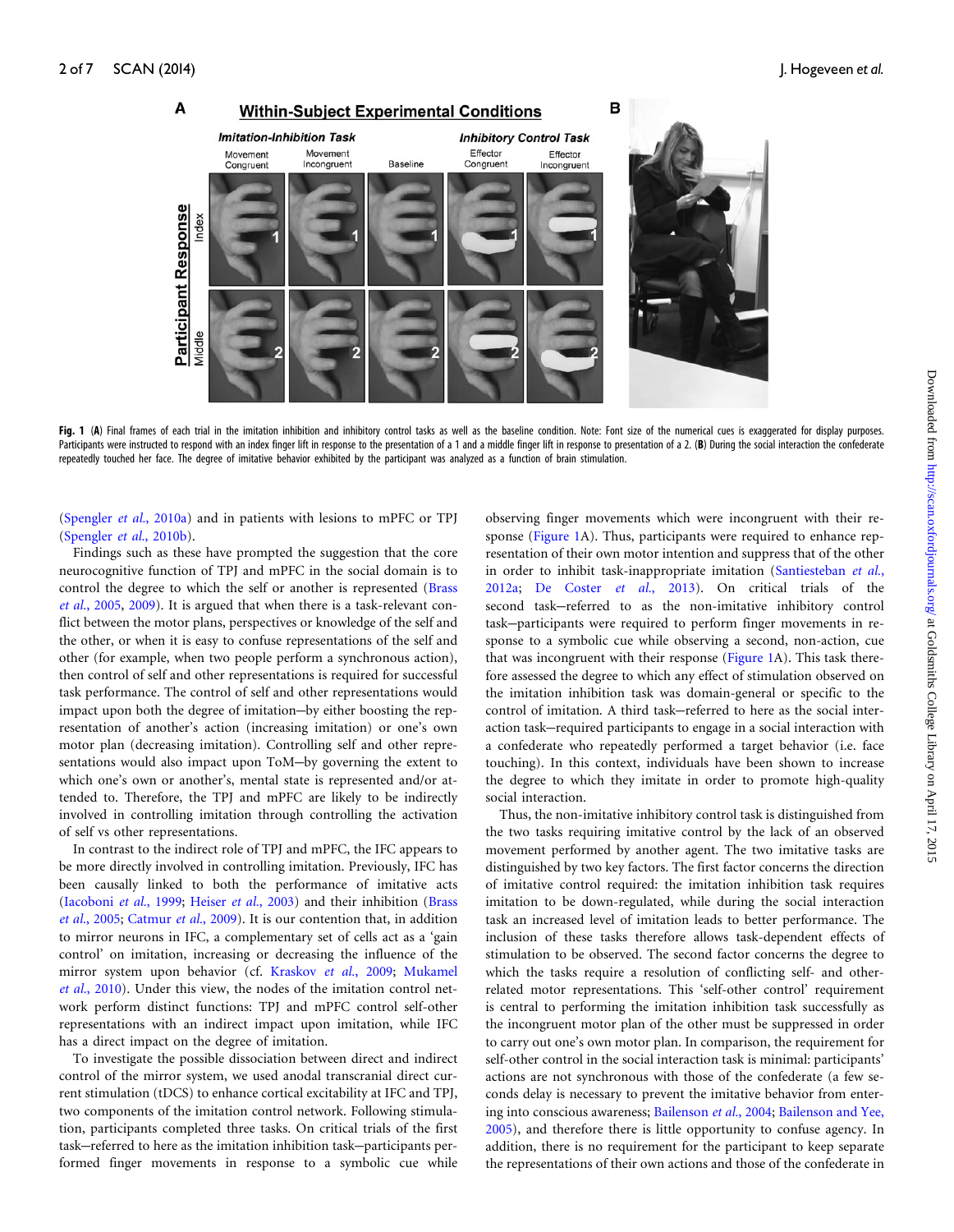order to inhibit imitation as imitation leads to positive outcomes on this task [\(Figure 1B](#page-1-0)). Thus, if the TPJ serves to control representations of the self and other, then an effect of TPJ stimulation is expected on the imitation inhibition task but not on the other tasks. If IFC exerts a direct effect on the mirror system in order to control imitation according to task demands, then it is expected that stimulation of IFC should increase the level of imitation in the social mimicry task, but decrease the level of imitation in the imitation inhibition task.

# METHODS

### Subjects

Forty-nine individuals took part in the study for financial remuneration or partial course credit and were divided into three tDCS conditions (TPJ:  $n = 17$ ; Sham:  $n = 16$ ; IFC:  $n = 16$ ). The groups were matched in terms of participant gender<sup>2</sup> (TPJ: 9 female; Sham: 10 female; IFC: 13 female;  $\chi^2 = 3$ ,  $P > 0.2$ ), age (TPJ:  $M = 28.35$ , s.d. (standard deviation) = 10.26; Sham:  $M = 27.94$ ,  $SE = 7.33$ ; IFC:  $M = 26$ , s.d. = 10.01;  $F (2, 47) = 0.28$ ,  $P > 0.7$ ), handedness (TPJ: 1 left-handed; Sham: 1 left-handed; IFC: 0 left-handed;  $\chi^2$  = 0.04,  $P > 0.9$ ) and electrode impedance during tDCS (TPJ:  $M = 25.91 \text{ k}\Omega$ ,  $s.d. = 2.00 \text{ k}\Omega$ ; Sham:  $M = 23.92 \text{ k}\Omega$ ,  $s.d. = 3.45 \text{ k}\Omega$ ; IFC:  $M =$  $21.20 \text{ k}\Omega$ , s.d. =  $2.65 \text{ k}\Omega$ ;  $F(2, 47) = 0.75$ ,  $P > 0.4$ ). All of the participants read a tDCS information sheet and verified that they did not display any contraindications to tDCS. The experiment was approved by the local Research Ethics Committee and was conducted according to the Declaration of Helsinki (1964). One participant in the TPJ condition performed poorly on the imitation inhibition and non-imitative inhibitory control tasks, falling 3.25 s.d. below the mean performance level across conditions-this individual was removed from further analysis, leaving a final sample of 48 participants (i.e. 16 per tDCS condition).

# Stimuli and materials

Stimulation sites for the tDCS protocol were identified using an EasyCap (EasyCap, Herrsching, Germany) landmark cap modified according to standard 10% landmarks. tDCS was delivered through a pair of 35 cm<sup>2</sup> sponge electrodes, soaked in saline and connected to a neuroConn DC-stimulator Plus (neuroConn, Ilmenau, Germany).

Stimuli for the imitation inhibition and non-imitative inhibitory control tasks were adopted from previous experiments ([Figure 1](#page-1-0); Brass et al.[, 2000;](#page-5-0) [Cook and Bird, 2011,](#page-5-0) [2012;](#page-5-0) [Hogeveen and Obhi,](#page-5-0) [2013\)](#page-5-0). Stimuli were presented using Superlab v.4.5 (Cedrus Corporation, San Pedro, California) run on a 13" Macbook Pro laptop (Apple Inc., Cupertino, California, OS X 10.8). During the social interaction task, participants described a set of affectively neutral photographs taken from National Geographic with a confederate.

# PROCEDURES

# tDCS procedures

Previous work implicates primarily right-lateralized TPJ activity ([Brass](#page-5-0) et al.[, 2005,](#page-5-0) [2009](#page-5-0)) and bilateral IFC activity (Brass et al.[, 2005;](#page-5-0) [Cross](#page-5-0) et al.[, 2013\)](#page-5-0) in the control of imitation. Therefore, in this study participants in the TPJ and IFC groups received anodal tDCS to the right hemisphere. The experimenter marked the stimulation sites at FC6 [for IFC stimulation ([Holland](#page-5-0) et al., 2011)] or CP6 [for TPJ stimulation ([Santiesteban](#page-6-0) et al., 2012a)]. Next, the experimenter marked vertex at 50% of the distance between the preauricular points, crossing a point 50% of the distance between inion and nasion. For TPJ stimulation, the anodal electrode was placed at CP6 with the cathodal electrode at vertex, for IFC stimulation the anode was at FC6 with a vertex cathode, and the sham condition was split evenly between the two electrode montages. For the active tDCS conditions, stimulation began with a 15 s ramp-up to 1 mA, proceeded to stimulate at 1 mA for 20 min and ended with a 15 s ramp-down period. For sham stimulation, the same ramping procedure was accompanied by a 30 s stimulation period, yet participants were left in the room for the same total duration, to mimic the experience of real stimulation without any neuromodulatory effect ([Gandiga](#page-5-0) et al., 2006; [Nitsche](#page-5-0) et al., 2008). During the stimulation period, participants were instructed to 'sit quietly with your eyes closed, think of nothing in particular and let the experimenter know if you experience any discomfort'. These instructions are akin to those used in studies of the default mode network and are designed to minimize any attention to environmental stimuli during stimulation (cf. [Damoiseaux](#page-5-0) et al., 2006; [Tambini](#page-6-0) et al., 2010). Therefore, this study contained 20 min of 'offline' tDCS followed by the three behavioral tasks which lasted  $\sim$ 40 min in total. Previous studies using measures of corticospinal excitability have suggested that the neuromodulatory effects of 13 min of active tDCS are robust for 90 min post-stimulation ([Nitsche and Paulus, 2001](#page-5-0)), suggesting that our protocols were completed within the critical window of the effects of tDCS.

# Imitation inhibition and non-imitative inhibitory control tasks

The imitation inhibition and non-imitative inhibitory control tasks were performed concurrently, either immediately after tDCS, or after the social interaction task, counterbalanced across participants. In both tasks, participants made index or middle finger lifts on a computer keyboard in response to the cue 1 or 2, respectively. At cue onset, an onscreen hand was manipulated in one of the following ways: (i) a congruent or incongruent action was performed (imitation inhibition task; congruent: the action performed by the hand was the same as that which the participant was required to perform, i.e. an index finger lift when an index finger lift response was required; incongruent: the action performed was the opposite to that required of the participant; Brass et al.[, 2000](#page-5-0), [2009\)](#page-5-0), (ii) a congruent or incongruent effector was highlighted (non-imitative inhibitory control task; [Cook and Bird,](#page-5-0) [2011,](#page-5-0) [2012\)](#page-5-0) or (iii) the image became pixelated (low-level baseline trials; [Sowden and Catmur, 2013](#page-6-0); [Figure 1A](#page-1-0)). Participants completed 20 trials of each type, split into two randomized blocks of 50 trials.

During the imitation inhibition task participants must inhibit the tendency to imitate on incongruent trials by enhancing their own motor plan and suppressing that of the other. During the nonimitative inhibitory control task participants must inhibit the tendency to move the highlighted finger on incongruent trials, but do not need to control co-activated self- and other-related motor plans. The nonimitative inhibitory control task was designed so that it matched the imitation inhibition task in terms of the irrelevant stimulus dimension's spatial information and action affordances [\(Cook and Bird,](#page-5-0) [2011,](#page-5-0) [2012\)](#page-5-0). The size of imitation effects on tasks such as those used here have previously been shown to vary as a function of response time (e.g. Press et al.[, 2005](#page-6-0); [Catmur and Heyes, 2011\)](#page-5-0), therefore performance on the pixelated baseline condition was regressed out of the data during analysis. The onscreen hand was displayed orthogonal to the orientation of the participant's hand to reduce the impact of spatial compatibility effects on response times. Furthermore, to prevent any confounding orthogonal spatial compatibility effects, half of the participants in each between-subjects condition performed their responses in the left hemispace and half in the right hemispace ([Cho and Proctor,](#page-5-0) [2004\)](#page-5-0). Response hemispace did not affect performance on any

<sup>&</sup>lt;sup>2</sup>Although gender balance was statistically matched between groups, the IFC stimulation group contained a numerically larger number of females than the other groups. To ensure that results were not due to this imbalance, results were re-analyzed including a covariate coding for gender. The inclusion of the gender covariate did not change the pattern of significance and therefore the results presented below are from an analysis excluding this covariate.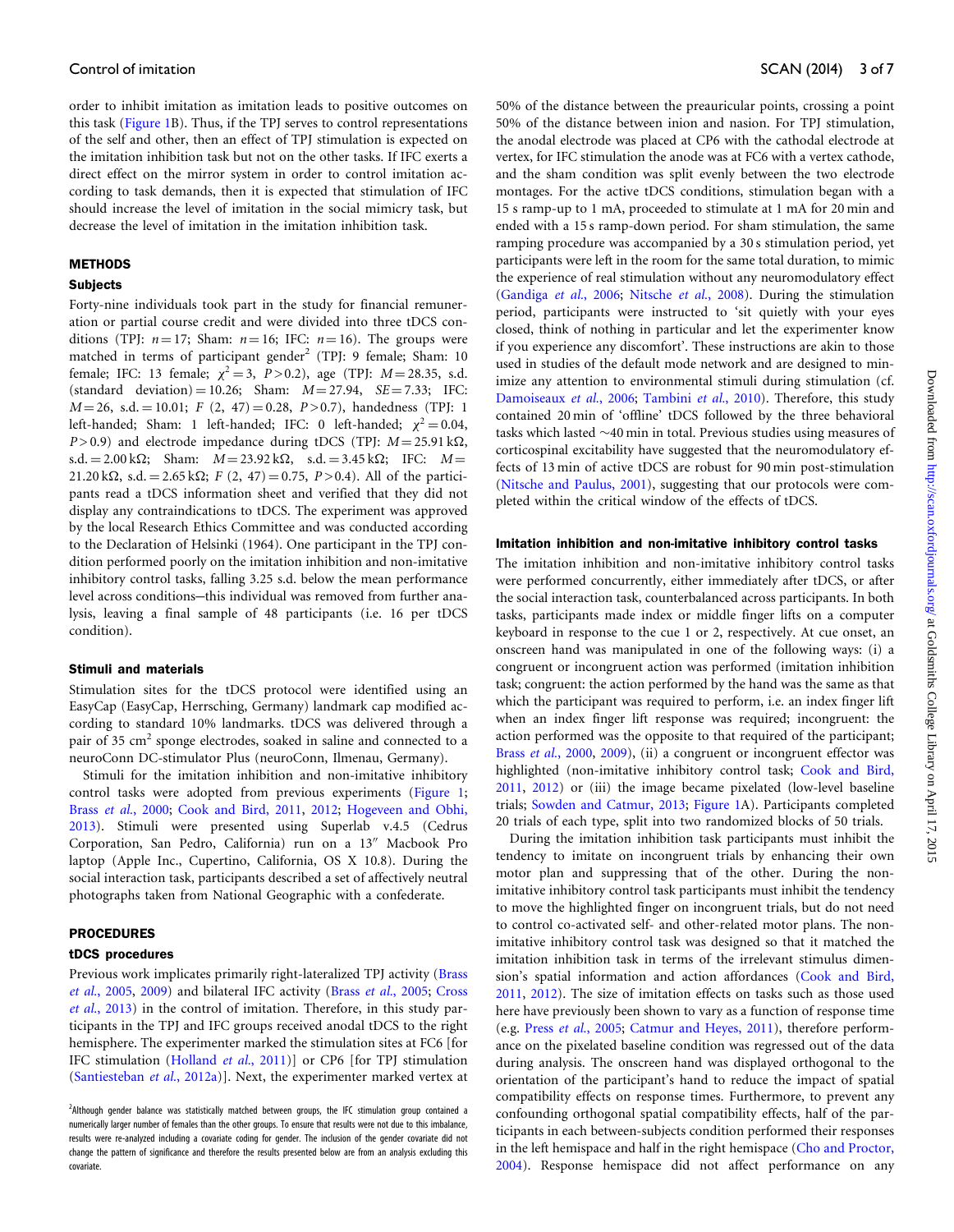<span id="page-3-0"></span>conditions in the imitation inhibition and non-imitative inhibitory control tasks (all  $Ps > 0.2$ ) and had no influence on the critical interaction effect reported in the results section  $(P > 0.9)$ .

# Social interaction task

Participants completed the social interaction task with a study confederate. The experimenter told the participants that he was heading to a waiting area to meet a second participant, during which time participants were filmed alone in the room for a period of 1-2 min  $(M = 1.33)$ ,  $s.d. = 0.39 \text{ min}$ . The experimenter mentioned the video camera to participants prior to the tDCS procedures, and then covertly started the recording using a remote control just before leaving for the waiting area, to keep participants naive as to which phase(s) of the experiment were being video recorded without deceiving them as to the presence of the camera. Next, the participant and confederate were introduced to each other and seated in chairs placed  $\sim$  1.5 m apart and at  $\sim$  45 $^{\circ}$  to each other. The confederate was not aware of the stimulation sites and was not in the room when tDCS was performed-thus, the confederate was sufficiently blind to the predicted effect(s) of tDCS. The experimenter handed each 'participant' a set of six miscellaneous photographs and asked them to take turns describing what was in each photograph to the other ([Chartrand and Bargh, 1999](#page-5-0)). The experimenter watched the confederate and participant describe their first photographs and then left the room. For the duration of the interaction ( $M = 12.94$ , s.d. = 3.68 min), the confederate consistently and unobtrusively touched her face, and the degree to which participants performed this target behavior, or a hand touching control behavior, was coded offline from videos of the interaction.

Two naive observers coded the social interaction videos independently. Specifically, they watched each video and coded the amount of time the participant spent in the room alone (baseline phase) and the amount of time they spent performing the photo description task with the confederate (social interaction phase). Within each phase, coders also tracked the number of times the participant touched their neck or part of their face (target movement), and the number of times they touched their hands together (control movement). The number of times each movement was performed was divided by the corresponding time spent in each phase, providing four movement rates: (i) baseline hand touches per minute, (ii) baseline face touches per minute, (iii) interaction hand touches per minute and (iv) interaction face touches per minute. Further, the number of hand and face touches performed by the confederate during the interaction phase was counted to ensure that the exposure to those movements did not differ between the stimulation conditions (see Results). These behaviors were scored reliably ( $\alpha = 0.72$ ), therefore all inferential results from the social mimicry task were computed using averaged scores from the two raters.

# RESULTS

# Data preprocessing

Participants performed the social interaction task in one phase of the experiment, and the imitation inhibition and non-imitative inhibitory control tasks were performed concurrently in another phase. The order of these two phases were counterbalanced, but task order did not affect participants' rate of face touching or hand touching during the social interaction ( $Ps > 0.3$ ), nor did it affect performance on the imitation inhibition/non-imitative inhibitory control tasks ( $Ps$  > 0.5). Therefore, order was not included in the main analysis.

Reaction times from the imitation inhibition and non-imitative control tasks were trimmed to remove outliers that were 2.5 s.d. above or below the mean within each experimental condition. Overall accuracy was high in the experiment  $(M = 97%)$  and to mitigate the influence of any confounding criterion shifts as a function of the tDCS manipulation, inverse efficiency  $[IE = reaction time/(1–proportion of errors)]$ scores were computed (Shore et al.[, 2006](#page-6-0); [Putzar](#page-6-0) et al., 2007; [Teufel](#page-6-0) et al.[, 2010;](#page-6-0) [Hogeveen and Obhi, 2013](#page-5-0); Obhi et al.[, 2014\)](#page-5-0). As expected, all tDCS groups performed significantly better on congruent relative to incongruent trials for both the imitation inhibition (all  $Ps < 0.01$ ) and non-imitative inhibitory control (all  $Ps < 0.03$ ) tasks. To operationalize 'imitation inhibition' and 'non-imitative inhibitory control', difference scores between incongruent and congruent trials were computed for both tasks to quantify the size of the inhibition effects. In order to account for any variance driven purely by response speed, our main dependent measure from the imitation inhibition and non-imitative inhibitory control tasks was a standardized residual of a regression of IE difference scores for the two tasks, partialling out performance on the baseline pixelated hand condition (cf. Press et al.[, 2005](#page-6-0); [Catmur](#page-5-0) [and Heyes, 2011](#page-5-0)).

Our main dependent measure of mimicry during the social interaction was the standardized residual of a regression of interaction face touches per minute (dependent variable) on baseline face touches per minute (independent variable), and a similar dependent measure was constructed for the control hand touching movement. The use of standardized residuals from all behavioral tasks enabled us to analyze our data within one analysis of variance (ANOVA). However, to aid comparison with previous literature, the data presented in Figures 2 and [3](#page-4-0) are in their raw, unstandardized form.

# Main ANOVA

Our main analysis was a 3 (task: imitation inhibition, non-imitative inhibitory control, social interaction) by 3 (stimulation: IFC, TPJ or Sham) mixed model ANOVA. As predicted, the effect of stimulation varied according to task, revealed by a significant interaction between task and stimulation [F (4,90) = 2.95, P < 0.05,  $\eta_{p^2} = 0.12$ ]. The between-subjects stimulation factor was not significant ( $F(2,45) < 1$ ,  $\eta_{p^2} = 0.04$ ). Following the main ANOVA, the significant interaction was broken down by task and type of stimulation through simple effects analyzes.

# Imitation inhibition and non-imitative inhibitory control data

Analysis of the imitation inhibition task revealed a main effect of stimulation [F (2,45) = 3.35, P < 0.05,  $\eta_{p^2} = 0.13$ ]. Further simple



Fig. 2 Imitation inhibition was reduced by anodal stimulation of TPJ and IFC relative to sham stimulation while a closely matched inhibitory control task was not. Figure depicts the raw IE effects (i.e. incongruent IE-congruent IE), but in the formal analyzes baseline task performance was also controlled for (\*indicates significance at  $P < 0.05$ ).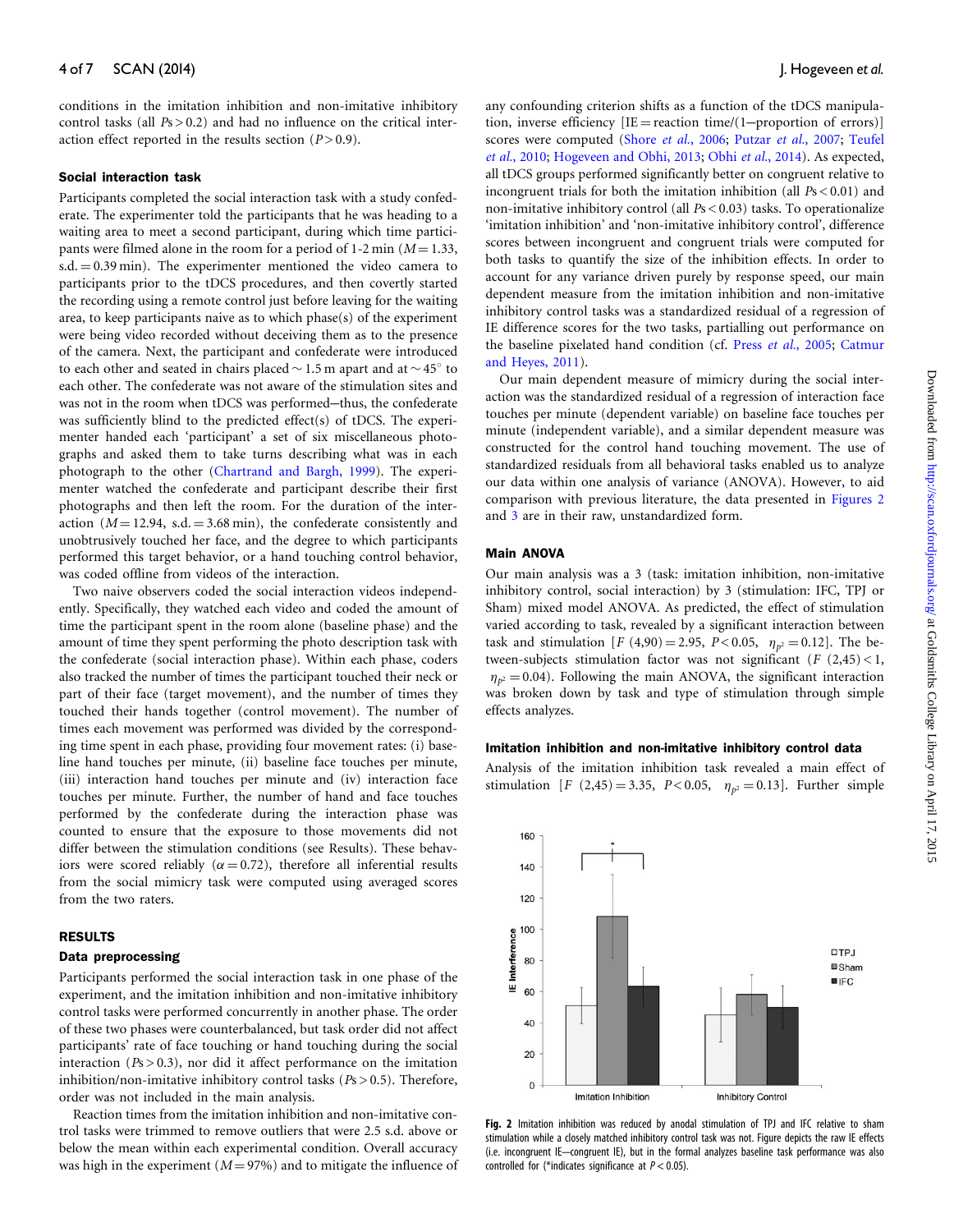<span id="page-4-0"></span>effects analysis revealed that both TPJ ( $P = 0.04$ ,  $d = 0.58$ ) and IFC  $(P = 0.03, d = 0.54)$  stimulation significantly improved the ability to inhibit imitation compared with Sham. In contrast, performance on the non-imitative inhibitory control task was not affected by either TPJ or IFC stimulation (main effect of stimulation:  $F(2,45) < 1$ ,  $\eta_{p^2} = 0.02$ ; [Figure 2](#page-3-0)).

## Social interaction data

During the social interaction task, by design, participants were exposed to a larger number of confederate face touches  $(M = 80.13,$ s.d.  $= 30.89$  than hand-touches  $[M = 28.22, s.d. = 31.90;$  $t(47) = 10.91, P < 0.05, d = 1.58$ . Importantly, the number of times the target  $[F (2,45) < 1, \eta_{p^2} = 0.02]$  and control  $[F (2,45) < 1,$  $\eta_{p^2}$  < 0.01] movements were performed by the confederate was consistent across tDCS conditions.

Analysis of face touching behavior during the interaction revealed a significant effect of stimulation  $[F (2,45) = 3.2, P < 0.05, \eta_{n^2} = 0.12].$ Simple effects analyzes revealed that this was due to the fact that, while stimulation of IFC ( $P = 0.02$ ,  $d = 0.62$ ) increased the degree of imitation during the task relative to sham, TPJ stimulation did not ( $P = 0.43$ ,  $d = 0.20$ ). The rate of the control movement, hand touching, did not vary as a function of stimulation  $[F (2,45) < 1,$  $\eta_{p^2} = 0.03$ ; Figure 3.

# **DISCUSSION**

Successful social interaction requires rapid control of socio-cognitive processes. Perhaps the best studied of these processes is the tendency to imitate ([Heyes, 2011;](#page-5-0) [Chartrand and Lakin, 2013\)](#page-5-0). Humans modulate the degree to which they imitate each other with exquisite precision in order to produce high-quality social interaction [\(Lafrance and](#page-5-0) [Broadbent, 1976](#page-5-0); [Chartrand and Bargh, 1999;](#page-5-0) [Lakin and Chartrand,](#page-5-0) [2003;](#page-5-0) [Neal and Chartrand, 2011](#page-5-0); [Chartrand and Lakin, 2013\)](#page-5-0). Through the use of tDCS to enhance cortical excitability at IFC and TPJ, we demonstrate that the imitative control functions of these two regions are distinct.

Enhancing IFC excitability produced opposite effects depending on task requirements. During the imitation inhibition task, stimulation of IFC resulted in a greater ability to inhibit imitation, leading to improved task performance. Conversely, during the social interaction task-in which greater imitation is associated with better social interaction-stimulation of IFC increased the degree of imitation



Fig. 3 Face touches were performed significantly more in the IFC condition than the Sham condition following observation of face touching. For ease of interpretation, the raw data are depicted, but in the formal analyzes baseline behavior was also controlled for (\*represents significance at  $P < 0.05$ ). exhibited by participants. This enhanced control of imitation through IFC stimulation was specific to imitation; it was not seen in a closely matched inhibitory control task nor in non-imitative movements during social interaction. The present results complement the findings of enhanced IFC activation during both the performance (e.g. [Iacoboni](#page-5-0) et al.[, 1999\)](#page-5-0) and inhibition (e.g. Brass et al.[, 2005\)](#page-5-0) of imitation, suggesting that the effect of tDCS to IFC was not simply enhanced mirroring or enhanced inhibition, but enhanced control of the mirror system's impact on overt behavior. Together with the previous neuroimaging studies, these data support a model of imitative control in which IFC serves either to inhibit or to enhance imitation, depending on task demands, and where this control is distinct from control of other automatic behavioral tendencies (Brass et al.[, 2005,](#page-5-0) [2009](#page-5-0); [Spengler](#page-6-0) et al., 2010b; [Santiesteban](#page-6-0) et al., 2012a; [Sowden and](#page-6-0) [Catmur, 2013\)](#page-6-0).

It is worth considering an alternative explanation of the IFC data in which stimulation excited two distinct populations of neurons; one involved in action mirroring and the other involved in response inhibition. The spatially diffuse nature of tDCS makes it likely that multiple populations of neurons within the IFC are excited-and it is possible that the mirror population of neurons is recruited during the social interaction task while the pool of inhibition neurons is recruited during the imitation inhibition task. However, the fact that there was no effect of stimulation on the non-imitative inhibitory control task suggests that this 'two-population' explanation is less likely to explain the IFC data than a specific effect on the control of imitation. Regardless, this issue is worthy of further investigation using a spatially more precise technique such as transcranial magnetic stimulation (TMS).

The high degree of selectivity of the IFC stimulation effect-impacting upon the imitation inhibition task but not the non-imitative inhibitory control task-is surprising, especially given the role of the IFC in inhibition more generally (e.g. Aron [et al.](#page-5-0), [2004\)](#page-5-0). However, such selectivity is in line with recent results reported by [Sowden and Catmur \(2013\)](#page-6-0) who showed that applying repetitive TMS to TPJ impaired imitation inhibition but did not modulate spatial compatibility effects. The current data therefore complement by [Sowden and Catmur's \(2013\)](#page-6-0) work, suggesting that domain-general inhibitory control systems and domain-specific imitation-inhibition systems are at least partially distinct.

TPJ stimulation also showed task-dependent effects on performance, but these were different from those observed under IFC stimulation. Excitation of TPJ resulted in an increased ability to inhibit imitation but did not affect performance on the social mimicry task nor on the non-imitative inhibitory control task. The effect of stimulation of TPJ supports the suggestion that this area is involved in the online control of representations of the self and others. Across the three tasks used in this study it was only the imitation inhibition task in which participants were required to differentiate and control co-activated motor representations according to whether they were a result of the participant's own motor plan or whether they were prompted by another. The effect of TPJ stimulation is in accordance with the results of [Santiesteban](#page-6-0) et al. (2012a) who showed an effect of TPJ stimulation on imitation inhibition and also another task requiring control of selfother representations, visual perspective taking. However, the present data go beyond those of [Santiesteban](#page-6-0) et al. (2012a) in two ways. First, they demonstrate an effect of TPJ stimulation that is specific to selfother control. The lack of an effect of stimulation on the non-imitative inhibitory control task is especially striking, as the task instructions and responses were identical to those of the imitation inhibition task. Second, they demonstrate how the different components of the imitation control network contribute to the control of social cognition as a function of task demands.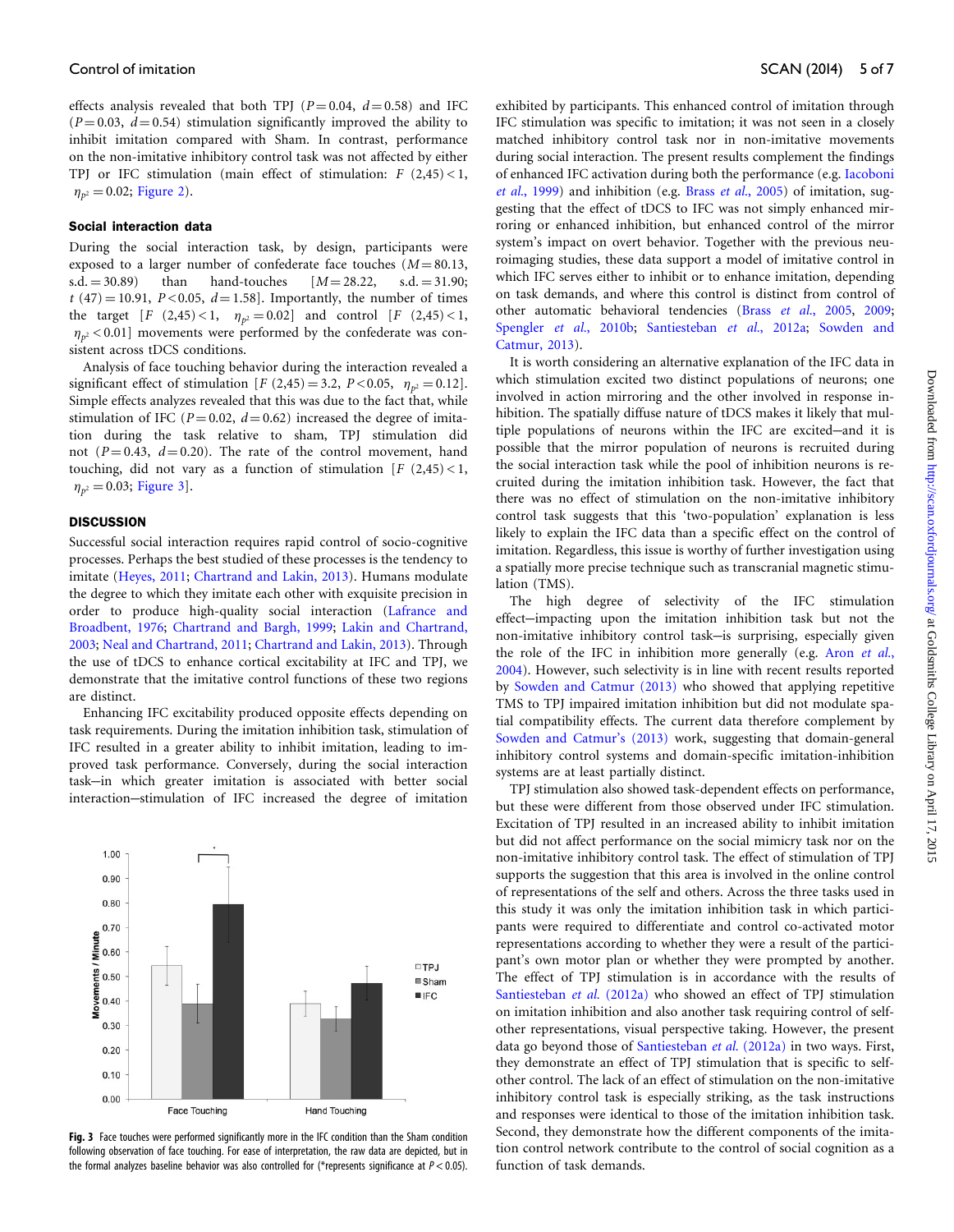<span id="page-5-0"></span>As a final consideration, the active stimulation conditions included a cathodal electrode placed over Cz, extending anteriorly over primary motor cortex (M1). Because cathodal stimulation reduces cortical excitability at structures underlying the electrode (Nitsche et al., 2003), and this electrode might have reduced corticospinal excitability in the present experiment. As many researchers now consider M1 to be part of the broader MNS (Tkach et al.[, 2007](#page-6-0)), and the role of the MNS in imitation is well known (Heiser et al., 2003; Catmur et al., 2009), the cathodal stimulation might have been expected to reduce the degree of imitation observed in this study. However, results were unlikely to be a product of cathodal stimulation as the Cz electrode position means that any stimulation effect would be on the dorsal-most portion of M1, impacting upon more distal body sites (e.g. legs, hips, trunk) than the proximal effectors involved in the two imitation tasks (i.e. hands/arms in the social interaction task, and the index/middle fingers in the imitation-inhibition task). Furthermore, cathodal stimulation of vertex was consistent across the TPJ and IFC groups and yet anodal stimulation of these areas produced dissociable effects. Although these factors do not rule-out important effects of stimulation at the vertex, they suggest that the stimulation effects observed in this study are unlikely to be a product of cathodal stimulation.

Until recently this area of social neuroscience has received little attention, despite several studies demonstrating the importance of social control processes for interaction quality. Understanding the way in which socio-cognitive processes are controlled at the neural level, and how they may develop atypically in disorders characterized by poor social interaction such as ASDs, is therefore of vital importance.

# Conflict of Interest

None declared.

# **REFERENCES**

- Aron, A.R., Robbins, T.W., Poldrack, R.A. (2004). Inhibition and the right inferior frontal cortex. Trends in Cognitive Sciences, 8(4), 170–7.
- Bailenson, J.N., Beall, A.C., Loomis, J., Blascovich, J., Turk, M. (2004). Transformed social interaction: decoupling representation from behavior and form in collaborative virtual environments. PRESENCE: Teleoperators and Virtual Environments, 13(4), 428–41.
- Bailenson, J.N., Yee, N. (2005). Digital chameleons virtual environments. Psychological Science, 16(10), 814-19.
- Bird, G., Catmur, C., Silani, G., Frith, C., Frith, U. (2006). Attention does not modulate neural responses to social stimuli in autism spectrum disorders. NeuroImage, 31(4), 1614–24.
- Brass, M., Bekkering, H., Wohlschläger, A., Prinz, W. (2000). Compatibility between observed and executed finger movements: comparing symbolic, spatial, and imitative cues. Brain and Cognition, 44(2), 124–43.
- Brass, M., Derrfuss, J., von Cramon, D.Y. (2005). The inhibition of imitative and overlearned responses: a functional double dissociation. Neuropsychologia, 43(1), 89–98.
- Brass, M., Ruby, P., Spengler, S. (2009). Inhibition of imitative behaviour and social cognition. Philosophical Transactions of the Royal Society of London. Series B, Biological Sciences, 364(1528), 2359–67.
- Castelli, F., Happé, F., Frith, U., Frith, C. (2000). Movement and mind: a functional imaging study of perception and interpretation of complex intentional movement patterns. NeuroImage, 12(3), 314–25.
- Catmur, C., Heyes, C. (2011). Time course analyses confirm independence of imitative and spatial compatibility. Journal of Experimental Psychology: Human Perception and Performance, 37(2), 409–21.
- Catmur, C., Mars, R.B., Rushworth, M.F., Heyes, C. (2011). Making mirrors: premotor cortex stimulation enhances mirror and counter-mirror motor facilitation. Journal of Cognitive Neuroscience, 23(9), 2352–62.
- Catmur, C., Walsh, V., Heyes, C. (2009). Associative sequence learning: the role of experience in the development of imitation and the mirror system. Philosophical Transactions of the Royal Society of London. Series B, Biological Sciences, 364(1528), 2369–80.
- Chaminade, T., Meltzoff, A.N., Decety, J. (2005). An fMRI study of imitation: action representation and body schema. Neuropsychologia, 43(1), 115–27.
- Chartrand, T.L., Bargh, J.A. (1999). The chameleon effect: the perception-behavior link and social interaction. Journal of Personality and Social Psychology, 76(6), 893–910.
- Chartrand, T.L., Lakin, J.L. (2013). The antecedents and consequences of human behavioral mimicry. Annual Peview of Psychology, 64, 285–308.
- Cho, Y.S., Proctor, R.W. (2004). Influences of multiple spatial stimulus and response codes on orthogonal stimulus: response compatibility. Perception & Psychophysics, 66(6), 1003–17.
- Cohen, S. (1988). Psychosocial models of the role of social support in the etiology of physical disease. Health Psychology, 7(3), 269–97.
- Cook, J.L., Barbalat, G., Blakemore, S.-J. (2012). Top-down modulation of the perception of other people in schizophrenia and autism. Frontiers in Human Neuroscience, 6(June), 175.
- Cook, J.L., Bird, G. (2011). Social attitudes differentially modulate imitation in adolescents and adults. Experimental Brain Research, 211(3–4), 601–12.
- Cook, J.L., Bird, G. (2012). Atypical social modulation of imitation in autism spectrum conditions. Journal of Autism and Developmental Disorders, 42(6), 1045–51.
- Cross, K.A., Torrisi, S., Losin, E.A.R., Iacoboni, M. (2013). Controlling automatic imitative tendencies: interactions between mirror neuron and cognitive control systems. NeuroImage, 83, 493–504.
- Damoiseaux, J.S., Rombouts, S.A.R.B., Barkhof, F., et al. (2006). Consistent resting-state networks. Proceedings of the National Academy of Sciences, 103(37), 13848–53.
- De Coster, L., Verschuere, B., Goubert, L., Tsakiris, M., Brass, M. (2013). I suffer more from your pain when you act like me: being imitated enhances affective responses to seeing someone else in pain. Cognitive, Affective & Behavioral Neuroscience, 13, 519-32.
- Decety, J., Chaminade, T., Grèzes, J., Meltzoff, A.N. (2002). A PET exploration of the neural mechanisms involved in reciprocal imitation. NeuroImage, 15(1), 265–72.
- Frith, C.D., Frith, U. (2006). How we predict what other people are going to do. Brain Research, 1079(1), 36–46.
- Frith, U., Frith, C.D. (2003). Development and neurophysiology of mentalizing. Philosophical Transactions of the Royal Society of London. Series B, Biological Sciences, 358(1431), 459–73.
- Gandiga, P.C., Hummel, F.C., Cohen, L.G. (2006). Transcranial DC stimulation (tDCS): a tool for double-blind sham-controlled clinical studies in brain stimulation. Clinical Neurophysiology, 117(4), 845–50.
- George, L.K., Blazer, D.G., Hughes, D.C., Fowler, N. (1989). Social support and the outcome of major depression. The British Journal of Psychiatry, 154, 478–85.
- Heiser, M., Iacoboni, M., Maeda, F., Marcus, J., Mazziotta, J.C. (2003). The essential role of broca's area in imitation. European Journal of Neuroscience, 17(5), 1123–28.
- Heyes, C. (2011). Automatic imitation. Psychological Bulletin, 137(3), 463–83.
- Hogeveen, J., Obhi, S.S. (2013). Automatic imitation is automatic, but less so for narcissists. Experimental Brain Research, 224(4), 613–21.
- Holland, R., Leff, A.P., Josephs, O., et al. (2011). Speech facilitation by left inferior frontal cortex stimulation. Current Biology: CB, 21(16), 1403–7.
- Iacoboni, M., Woods, R.P., Brass, M., Bekkering, H., Mazziota, J.C., Rizzolatti, G. (1999). Cortical mechanisms of human imitation. Science, 286(5449), 2526–28.
- Kaufman, J., Yang, B.-Z., Douglas-Palumberi, H., et al. (2004). Social supports and serotonin transporter gene moderate depression in maltreated children. Proceedings of the National Academy of Sciences of the United States of America, 101(49), 17316–21.
- Kiecolt-Glaser, J.K., Ricker, D., George, J., et al. (1984). Urinary cortisol levels, cellular immunocompetency, and loneliness in psychiatric inpatients. Psychosomatic Medicine, 46(1), 15–23.
- Kilner, J.M., Neal, A., Weiskopf, N., Friston, K.J., Frith, C.D. (2009). Evidence of mirror neurons in human inferior frontal gyrus. The Journal of Neuroscience, 29(32), 10153–59.
- Kraskov, A., Dancause, N., Quallo, M.M., Shepherd, S., Lemon, R.N. (2009). Corticospinal neurons in macaque ventral premotor cortex with mirror properties: a potential mechanism for action suppression? Neuron, 64(6), 922–30.
- Lafrance, M., Broadbent, M. (1976). Group rapport: posture sharing as a nonverbal indicator. Group & Organization Management,  $1(3)$ , 328-33.
- Lakin, J.L., Chartrand, T.L. (2003). Using nonconscious behavioral mimicry to create affiliation and rapport. Psychological Science, 14(4), 334–39.
- Lopes, P.N., Grewal, D., Kadis, J., Gall, M., Salovey, P. (2006). Evidence that emotional intelligence is related to job performance and affect and attitudes at work. Psicothema, 18, 132–38.
- Mitchell, J.P. (2008). Contributions of functional neuroimaging to the study of social cognition. Current Directions in Psychological Science, 17(2), 142–46.
- Mukamel, R., Ekstrom, A.D., Kaplan, J., Iacoboni, M., Fried, I. (2010). Single-neuron responses in humans during execution and observation of actions. Current Biology, 20(8), 750–56.
- Neal, D.T., Chartrand, T.L. (2011). Embodied emotion perception: amplifying and dampening facial feedback modulates emotion perception accuracy. Social Psychological and Personality Science, 2(6), 673–78.
- Nitsche, M.A., Cohen, L.G., Wassermann, E.M., et al. (2008). Transcranial direct current stimulation: state of the art 2008. Brain Stimulation, 1(3), 206–23.
- Nitsche, M.A., Nitsche, M.S., Klein, C.C., Tergau, F., Rothwell, J.C., Paulus, W. (2003). Level of action of cathodal DC polarisation induced inhibition of the human motor cortex. Clinical Neurophysiology', 114(4), 600–4.
- Nitsche, M.A., Paulus, W. (2001). Sustained excitability elevations induced by transcranial DC motor cortex stimulation in humans. Neurology, 57(10), 1899–901.
- Obhi, S.S., Hogeveen, J., Giacomin, M., Jordan, C.H. (2014). Automatic imitation is reduced in narcissists. Journal of Experimental Psychology: Human Perception and Performance, 40(3), 920–8.